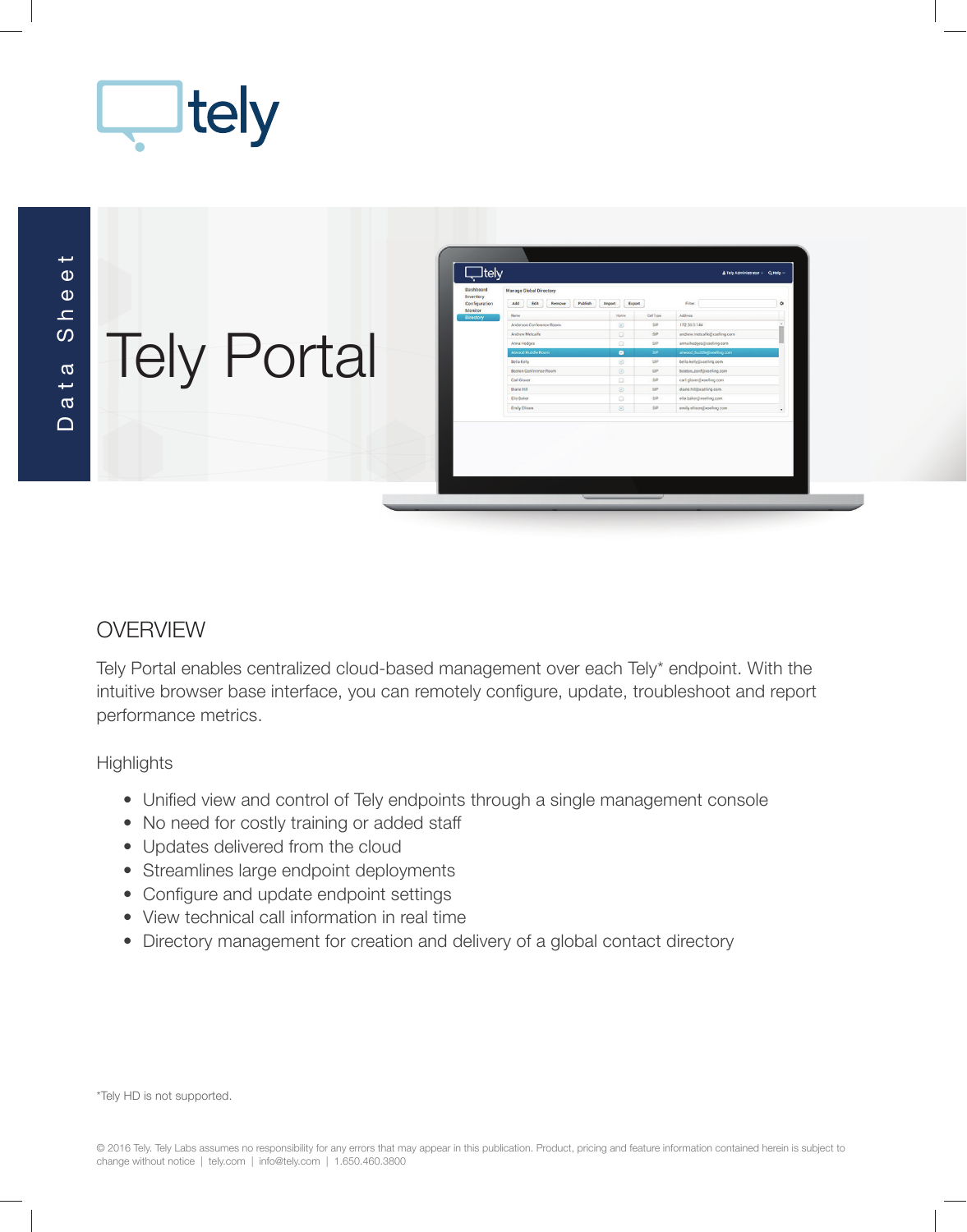#### CLOUD MANAGED ENDPOINTS

Tely endpoints are designed for remote management. Supported through an extensive library of API methods, Tely Portal provides remote configuration, real time call monitoring and directory management through a secure browser based interface.

Tely endpoints can be deployed quickly and easily through a simple guided setup process to connect to the centralized management service in the cloud. Getting started is as easy as connecting to power, a display and a network.

Cloud-based management provides features, security and scalability for deployments of any size. Tely Portal scales from small sites to global companies with offices all over the world. With centralized provisioning, it is easy to add new endpoints and quickly update directories everywhere.

### CLOUD MANAGEMENT ARCHITECTURE

Every Tely endpoint connects over the Internet to the Tely Portal management center where an administrator can centrally manage company accounts and inventory. Every connection utilizes SSL, ensuring your device access and data remains secure.

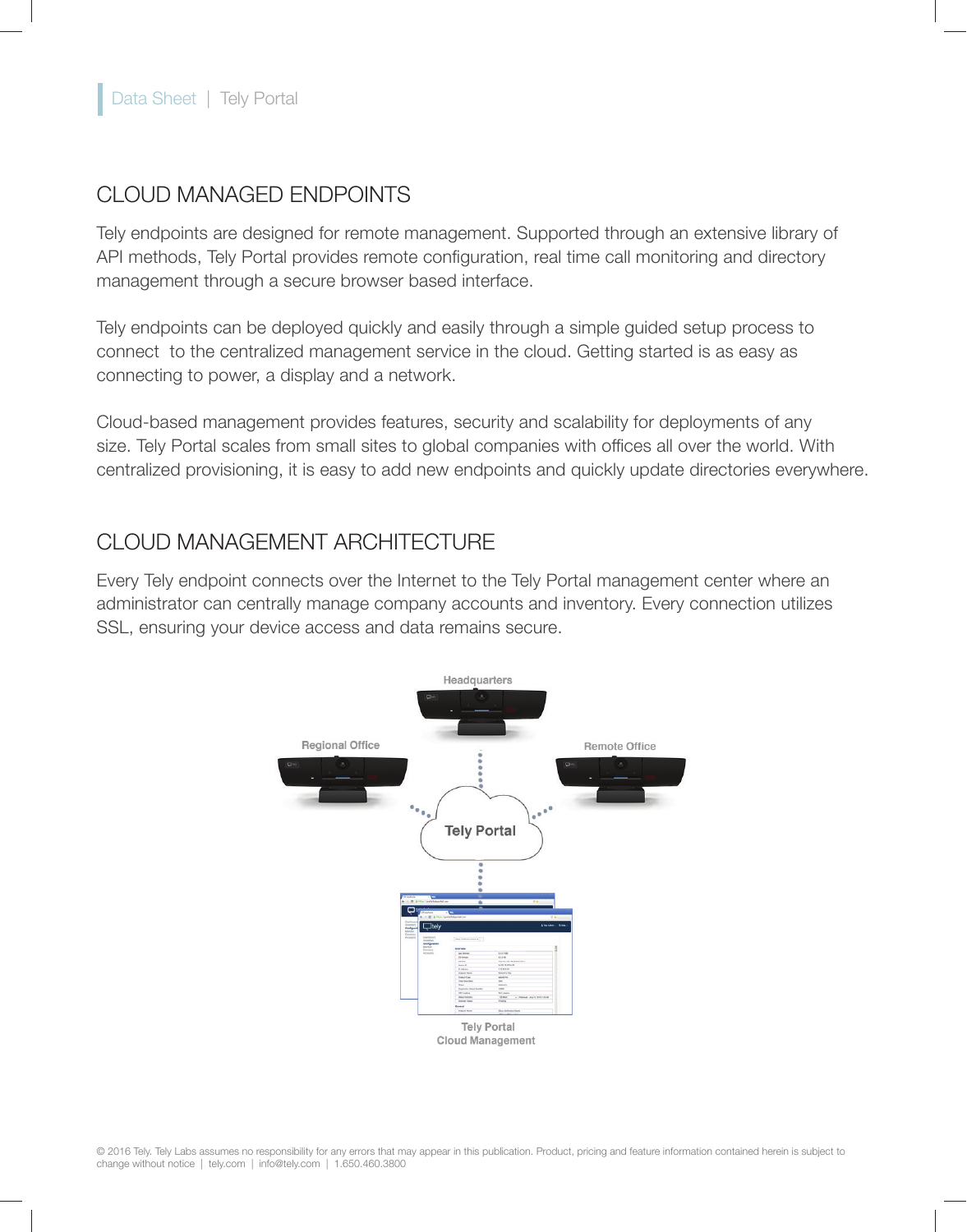Management through Tely Portal is independent from video conferencing connections and video conferencing data is not routed through Tely Portal. This ensures optimum video quality, performance and uninterrupted video conferencing capability with no dependency on Tely Portal.



Tely Portal is designed to effectively load balance thousands of connections from both Tely endpoints

and administrative web management sessions. Using a redundant deployment, individual server components can be taken offline or even fail and the system will redirect traffic as needed. Service notifications and health checks are available through an external website, providing up-to-date status information and maintenance notices 24/7.

# POWERFUL INSIGHT AND TROUBLESHOOTING TOOLS

Tely Portal provides endpoint status in both a dashboard and inventory display with quick filtering and sorting options. A status indication for every endpoint shows when hosting active calls or being offline.

A dedicated monitoring page allows administrators to analyze call activity with detailed call statistics available in real time for in-depth analysis and troubleshooting.

| Name                        | Version    | <b>Status</b>                |
|-----------------------------|------------|------------------------------|
| Pairing key - 4MMJBE        | Multi-Use  | <b>Unlimited Activations</b> |
| Diamond Conference Boom     | 5.0.0-2451 | Up - In Call                 |
| Emerald Conference Room     | 5.0.0-2451 | Down                         |
| Los Angeles Conference Room | 5.0.0-2431 | Up                           |
| Now York Conference Room    | 5002412    | <b>LIA</b>                   |

| Dashboard<br>Inventory                              | <b>Monitoring - Active Calls</b>                          |                               |                     |                 |            |  |
|-----------------------------------------------------|-----------------------------------------------------------|-------------------------------|---------------------|-----------------|------------|--|
| Configuration<br><b>Monitor</b><br><b>Directory</b> | <b>End Call</b><br><b>Details</b><br><b>Tely Endpoint</b> | Remote                        | <b>Start Time</b>   | <b>Duration</b> | Type       |  |
|                                                     |                                                           |                               |                     |                 |            |  |
|                                                     | <b>Diamond Conference</b><br><b>Boom</b>                  | "Sapphire Conference<br>Room" | 10:19 PM Aug 27 GMT | 3m 33s          | SIP        |  |
|                                                     | <b>Sapphire Conference</b><br><b>Room</b>                 | 172.30.4.20                   | 10:19 PM Aug 27 GMT | 3m 34s          | <b>SIP</b> |  |

# CLOUD BASED ADMINISTRATION

Managing your endpoints through Tely Portal separates administrative control from video conferencing data. Management data (e.g. configuration, statistics, monitoring, etc.) flows from Tely endpoints to Tely Portal over a secure internet connection. Video conferencing data (signaling, audio and video) does not flow through Tely Portal. Network and routing decisions for video conferencing are fully under the control and security of your organization.